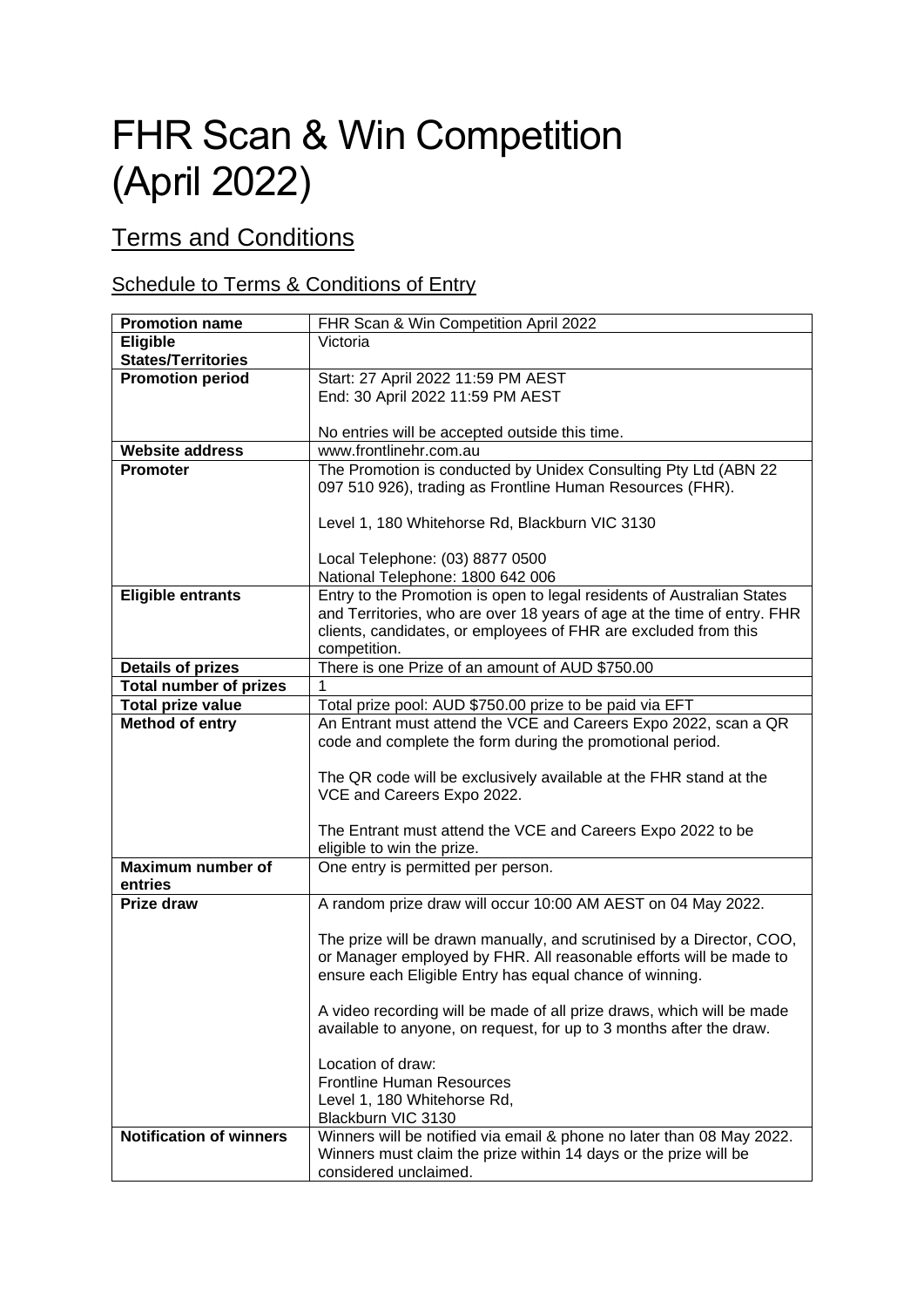| <b>Public announcement of</b> | The winners of all prizes will be published on the FHR website      |
|-------------------------------|---------------------------------------------------------------------|
| winners                       | (www.frontlinehr.com.au), on no later than 13 May 2022.             |
| <b>Unclaimed prize draw</b>   | Only if required, a random unclaimed prize draw will occur 10:00 AM |
|                               | AEST on 18 May 2022.                                                |
|                               |                                                                     |
|                               |                                                                     |
|                               | The process for an unclaimed prize draw will be the same as a prize |
|                               | draw.                                                               |
|                               |                                                                     |
|                               | Location of draw:                                                   |
|                               |                                                                     |
|                               | <b>Frontline Human Resources</b>                                    |
|                               | Level 1, 180 Whitehorse Rd,                                         |
|                               | Blackburn VIC 3130                                                  |
| <b>Notification of</b>        | Unclaimed prize winners will be notified via email & phone no later |
|                               |                                                                     |
| unclaimed prize winners       | than 20 May 2022.                                                   |
| <b>Public announcement of</b> | The winners of all unclaimed prizes will be published on the FHR    |
| winners from unclaimed        | website (www.frontlinehr.com.au), on no later than 27 May 2022.     |
| prize draw                    |                                                                     |
| <b>Permit reference</b>       | Not required for a minor trade promotion of this scale.             |
|                               |                                                                     |

## Terms & Conditions of entry

- 1. Information on how to enter and prize details form part of these terms & conditions (**Terms of entry**). The Terms must be read in conjunction with the Schedule. The Schedule defines the terminology used in these Terms of entry. Where there is any inconsistency between these Terms and the Schedule, the Schedule prevails. Participation in this Promotion is deemed acceptance of these Terms of entry.
- 2. Entry is open only to legal residents of the Eligible States/Territories who satisfy the Method of entry. People who participate directly with the administration or drawing of the prizes are ineligible for entry.
- 3. The Promotion will be conducted during the Promotion period.
- 4. The Prize/s are specified in the Details of prizes section of the Schedule.
- 5. The total prize pool is specified in the Total prize value section of the Schedule.
- 6. Any prize is valued in Australian dollars unless expressly stated to the contrary.
- 7. Any Cash prize will be paid via EFT.
- 8. Entrants are advised that tax implications may arise from their prize winnings and they should seek independent financial advice prior to acceptance of their prize(s). The Promoter accepts no responsibility for any tax implications that may arise from accepting a prize. Entrants are responsible for any and all expenses that they incur in entering the competition and they will not be reimbursed regardless of whether or not they win the competition.
- 9. The entrants must follow the Method of entry during the Promotion period to enter the Promotion. Failure to do so will result in an invalid entry. The Promoter will not advise an Entrant if their entry is deemed invalid.
- 10. The time of entry will be deemed to be the time the entry is received by the Promoter.
- 11. The Promoter accepts no responsibility for any late, lost, delayed, incomplete, incorrectly submitted, corrupted, illegible or misdirected entries, claims or correspondence whether due to omission, error, alteration, tampering, deletion, theft, destruction, disruption to any communication network or medium, or otherwise including those entries not received by the Promoter for any reason. The Promoter is not liable for any consequences of user error including (without limitation) costs incurred. No correspondence will be entered into.
- 12. The prize(s) will be awarded to the valid entrant(s) drawn randomly in accordance with the Prize draw details. The Promoter may draw additional reserve entries (and record them in order). In the event of an invalid entry or an ineligible entrant, or if the entrant is ineligible to accept the prize, the prize will be awarded to the first reserve entry drawn. If the prize can't be awarded to the entrant drawn, the promoter will then continue this process until the prize is awarded.
- 13. The winner does not need to be present at the draw unless expressly stated to the contrary.
- 14. The winner(s) will be notified in accordance with the Notification of winners and Notification of unclaimed prize winners (if applicable) sections of the Schedule. Notification to winners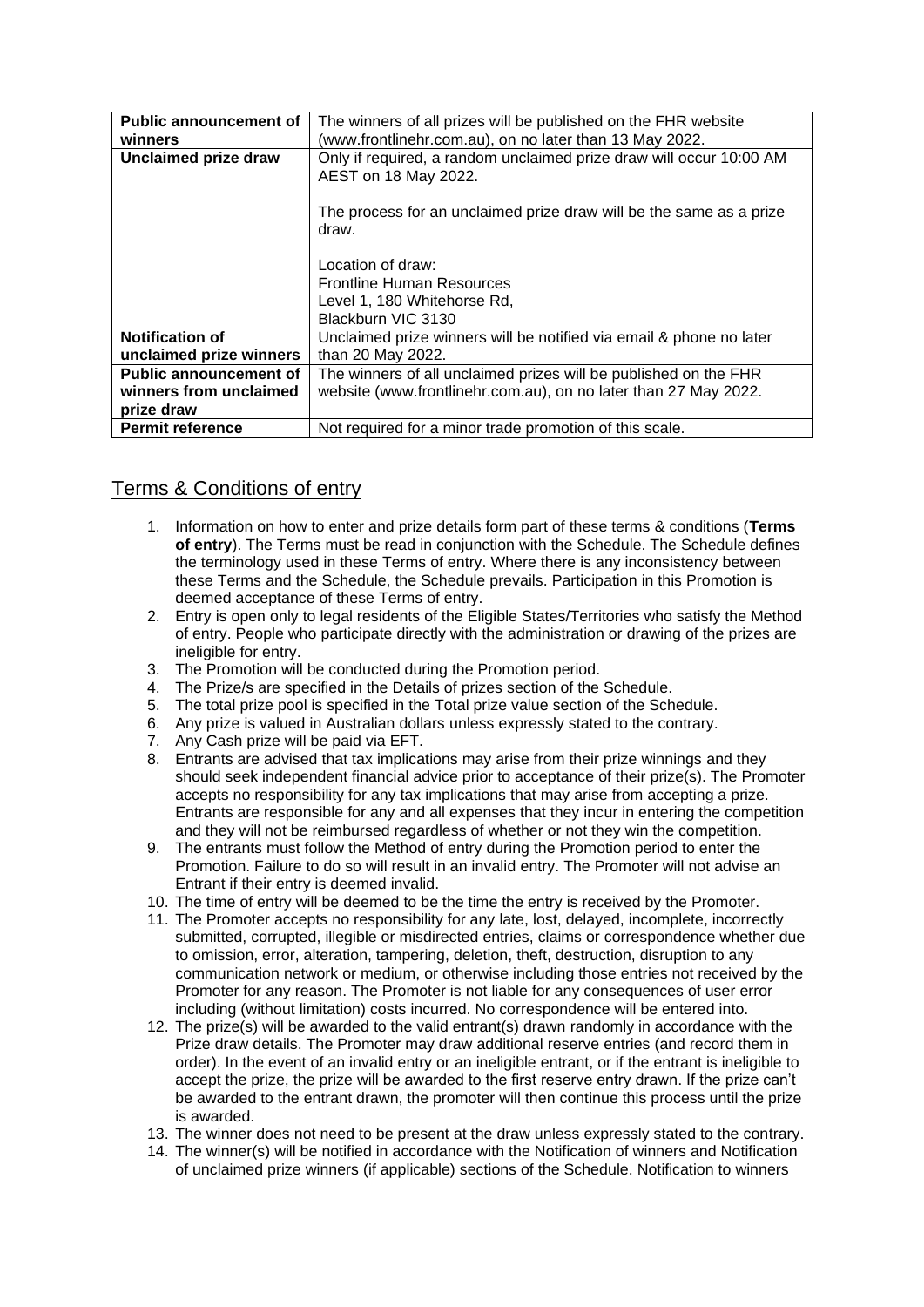will be deemed to have occurred on the later of the time the winner receives actual notification from the Promoter or two business days thereafter. The notification will include details about how the prize(s) can be claimed.

- 15. The Promoter takes no responsibility where it is unable to contact prize winners who have not provided correct or complete contact details. If an entrant's contact details change during the promotional period, it is the entrant's responsibility to notify the Promoter. A request to modify any entry information should be directed to Promoter.
- 16. It is a condition of accepting any prize that the winner must comply with all the conditions of use of the prize and the prize supplier's requirements. Each prize must be taken as stated and no compensation will be payable if a winner is unable to use the prize as stated.
- 17. The winner(s) name, address, and state/territory of residence will be published in accordance with the Public announcement of winners section of the Schedule (if applicable).
- 18. If the prize(s) has not been claimed by the Unclaimed prize draw time and date and subject to any written directions from a State lottery agency, the Promoter may conduct an Unclaimed prize draw in accordance with the Unclaimed prize draw section of the Schedule (if applicable). In the event the Unclaimed prize draw takes place, the Promoter will attempt to contact the winner(s) of the Unclaimed prize draw in accordance with the Notification of unclaimed prize draw section of the Schedule, and if applicable, the name and State/Territory of residency of any winner(s) of the Unclaimed prize draw will be published in accordance with the section of the Schedule entitled Public announcement of winners from unclaimed prize draw. If a prize is no longer available the promoter may substitute with a prize of higher or equal value subject to any written directions from a regulatory authority. The promoter is not allowed to deduct any administrative costs associated with provision of the prize.
- 19. To the greatest extent permitted by law, the Promoter excludes all warranties, representations or guarantees (**Warranties**) regarding the Promotion and any prizes, including any Warranties which may have been made in the course of advertising or promoting the Promotion. The conduct of the Promotion or the supply of prizes may involve third parties, and the Promoter makes no Warranties and disclaims all liability in connection with any such third parties, their acts or omissions. By entering the Promotion, an entrant releases and indemnifies the Promoter and its related bodies corporate (including the officers, employees and agents of each) from and against all actions, penalties, liabilities, claims or demands the entrant may have against the Promoter or that the Promoter may incur for any loss or damage which is or may be suffered or sustained as a direct or indirect result of an entrant entering or participating in the Promotion or winning or failing to win a prize, or using or permitting any other person to use the prize, except for any liability which cannot be excluded by law or which would cause any part of this clause to be void or unenforceable.
- 20. If despite the foregoing clause, the Promoter incurs a liability to an entrant under any law which implies a Warranty into these Terms of entry which cannot legally be excluded, the Promoter's liability in respect of the Promotion is limited, in the Promoter's discretion, to either resupplying such goods or services as form part of the Promotion, or paying the cost of resupplying those goods or services.
- 21. Without limiting any of the foregoing, in no circumstances will an entrant or the Promoter have any liability to the other for any loss or damage suffered which is indirect or consequential in nature, including without limitation any loss of profit, loss of reputation, loss of goodwill, or loss of business opportunity.
- 22. The Promoter and its associated agencies and companies will not be liable for any delay, damage, or loss in transit of prizes.
- 23. The Promoter may in its absolute discretion not accept a particular entry, may disqualify an entry, or cancel the entire Promotion at any time without giving reasons and without liability to any entrants, subject to any written directions from a regulatory authority. Without limiting this the Promoter reserves the right to verify the validity of entries, prize claims and entrants and to disqualify any entrant who submits an entry or prize claim that is misleading or not in accordance with these Terms of entry or who manipulates or tampers with the entry process. In the event that a winner breaches these Terms of entry, the winner will forfeit the prize in whole and no substitute will be offered. Verification is at the discretion of the Promoter, whose decision is final. Failure by the Promoter to enforce any of its rights at any stage does not constitute a waiver of those rights.